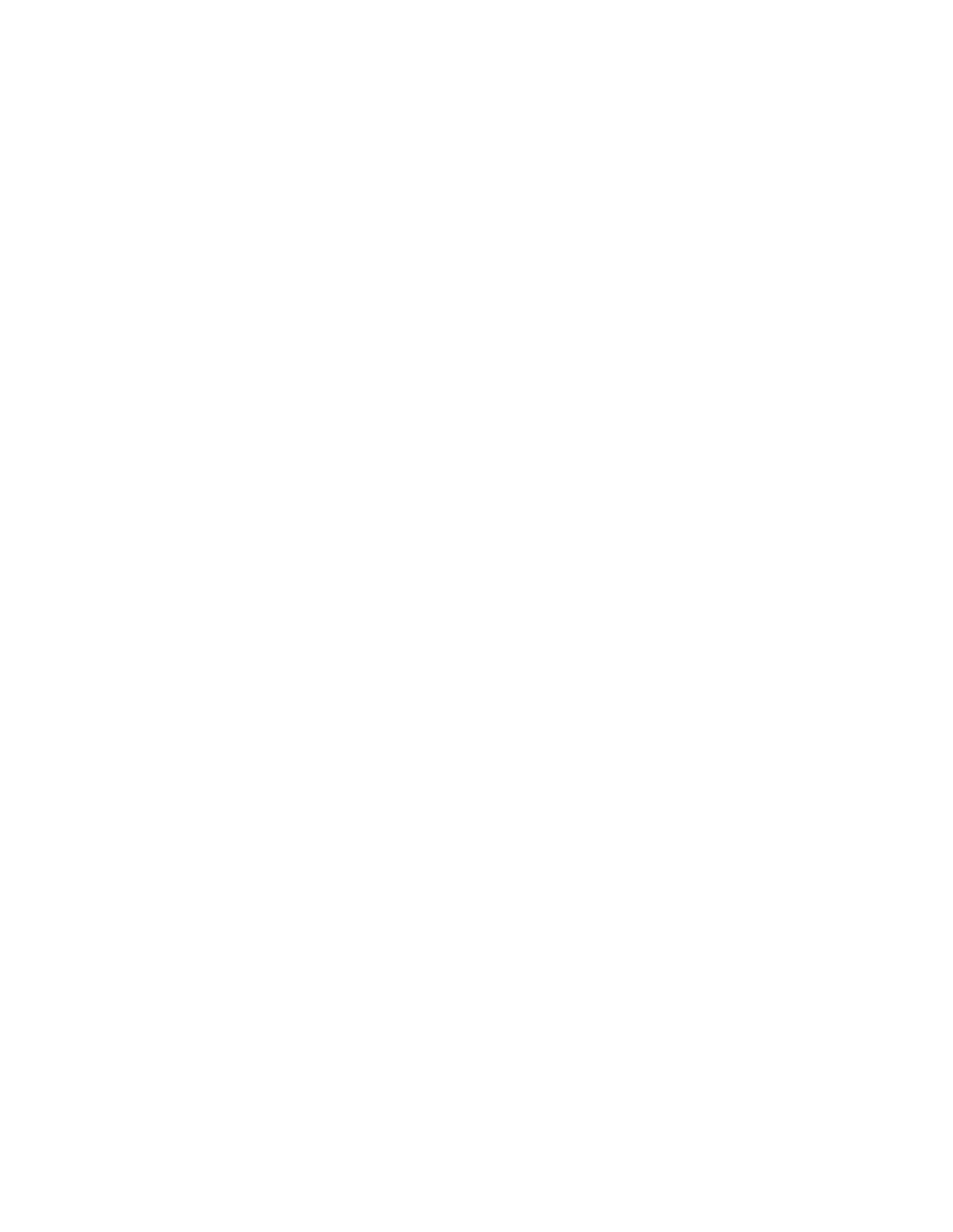#### <span id="page-2-1"></span><span id="page-2-0"></span>**1 General provisions**

#### **1.1 Rule application**

- (1) The quality of service provided to customers by a default supply provider or a regulated rate provider is monitored under this Rule 003. The quality of service provided by owners of electric distribution systems that are electric utilities, as defined in the *Electric Utilities Act*, and by gas distributors, as defined in the *Gas Utilities Act*, is measured and monitored under Rule 002: *Service Quality and Reliability Performance Monitoring and Reporting for Owners of Electric Distribution Systems and for Gas Distributors*, even if that service is to the same sites or customers as those provided under this rule.
- (2) Section 3.4 of this rule applies to Energy Service Providers (ESP).

#### <span id="page-2-2"></span>**1.2 Definitions**

In this rule,

- (a) "business day" means any day other than Saturday, Sunday or a statutory holiday in Alberta, except for Easter Monday;
- (b) "Commission" means the Alberta Utilities Commission;
- (c) "customer care operations" means the management of all customer interactions across various channels (e.g., apps, chat, email, telephone, social media and website);
- (d) "default supply provider" has the meaning ascribed to the term in Part 2.1 of the *Gas Utilities Act*;
- (e) "ESP" means an RSP, a retailer, a rural electrification association, and a municipally-owned electric utility;
- (f) "RSP" means a regulated rate provider or a default supply provider;
- (g) "regulated rate provider" has the meaning ascribed to the term in the *Electric Utilities Act*;
- (h) "retailer" has the meaning ascribed to the term in the *Electric Utilities Act*  and the *Gas Utilities Act* but in this rule applies to retailers that serve customers who consume less than 250,000 kilowatt-hours (kWh) or 2,500 gigajoules (GJ) annually;
- (i) "Rule 003 annual report" means the reporting of service quality and reliability performance, as detailed in this Rule 003, prepared and submitted annually in accordance with Section 2.1;
- (j) "rural electrification association" has the meaning ascribed to the term in the *Electric Utilities Act*; and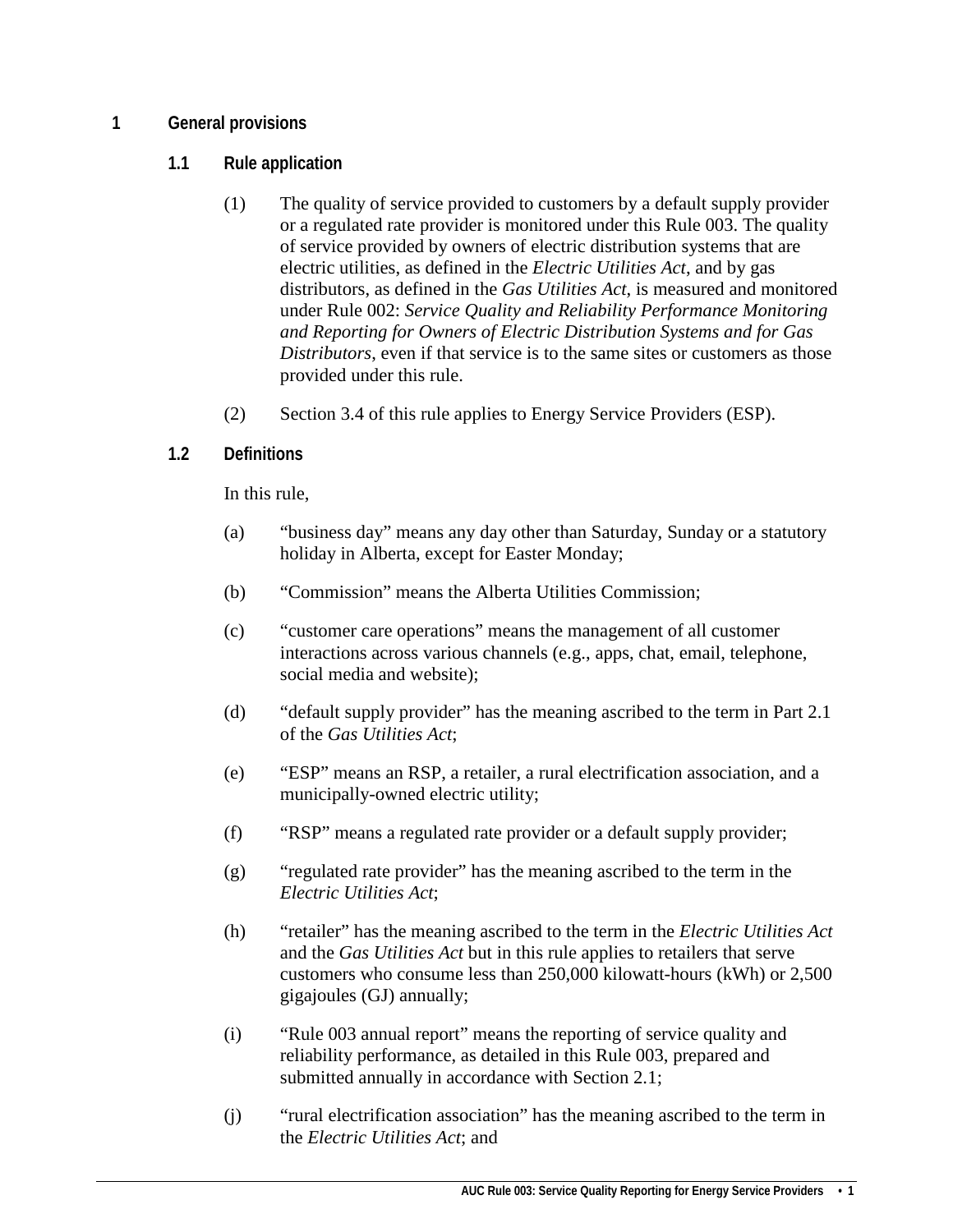- (k) "site" has the meaning given to it in Rule 021: *Settlement System Code Rules* and in Rule 028: *Natural Gas Settlement System Code Rules*.
- <span id="page-3-0"></span>**1.3 Application of Section 3.4**

For purposes of Section 3.4 of this rule,

- (a) "customer" includes a member receiving electricity services from a rural electrification association;
- (b) "customer bill" means an invoice issued to a customer;
- (c) "incorrect customer bill" means a bill issued to a customer that contains:
	- (i) an error in the name or address of the customer, or in the items referred to in Section 4 of the *Billing Regulation, 2003* for electricity services or in Section 9 of the *Default Gas Supply Regulation* for gas service; or
	- (ii) a calculation error;
- (d) "late customer bill" means a bill issued to a customer in excess of 90 days from the day the ESP received the tariff charge for the customer's site displayed on the bill and the ESP had a record of the customer's information for billing purposes at the time the tariff charges were received;
- (e) "tariff charge" has the meaning given to it in Rule 004: *Alberta Tariff Billing Code Rules*; and
- (f) "unexpected customer bill" means a bill issued by an ESP to a person who is not a customer of the ESP, or is a customer of the ESP but is not the person financially responsible for the bill.

#### <span id="page-3-2"></span><span id="page-3-1"></span>**2 Reporting**

#### **2.1 Rule 003 annual report**

- (1) A Rule 003 annual report, reporting on customer care and support, billing and customer satisfaction measures, and any qualitative information to explain any trends, corrective action plans and reasons for variances in performance or outcomes, must be filed by the last day of February following the end of the calendar year.
- (2) An RSP is encouraged to include in its Rule 003 annual report the matters set out in sections 3.1 to 3.3.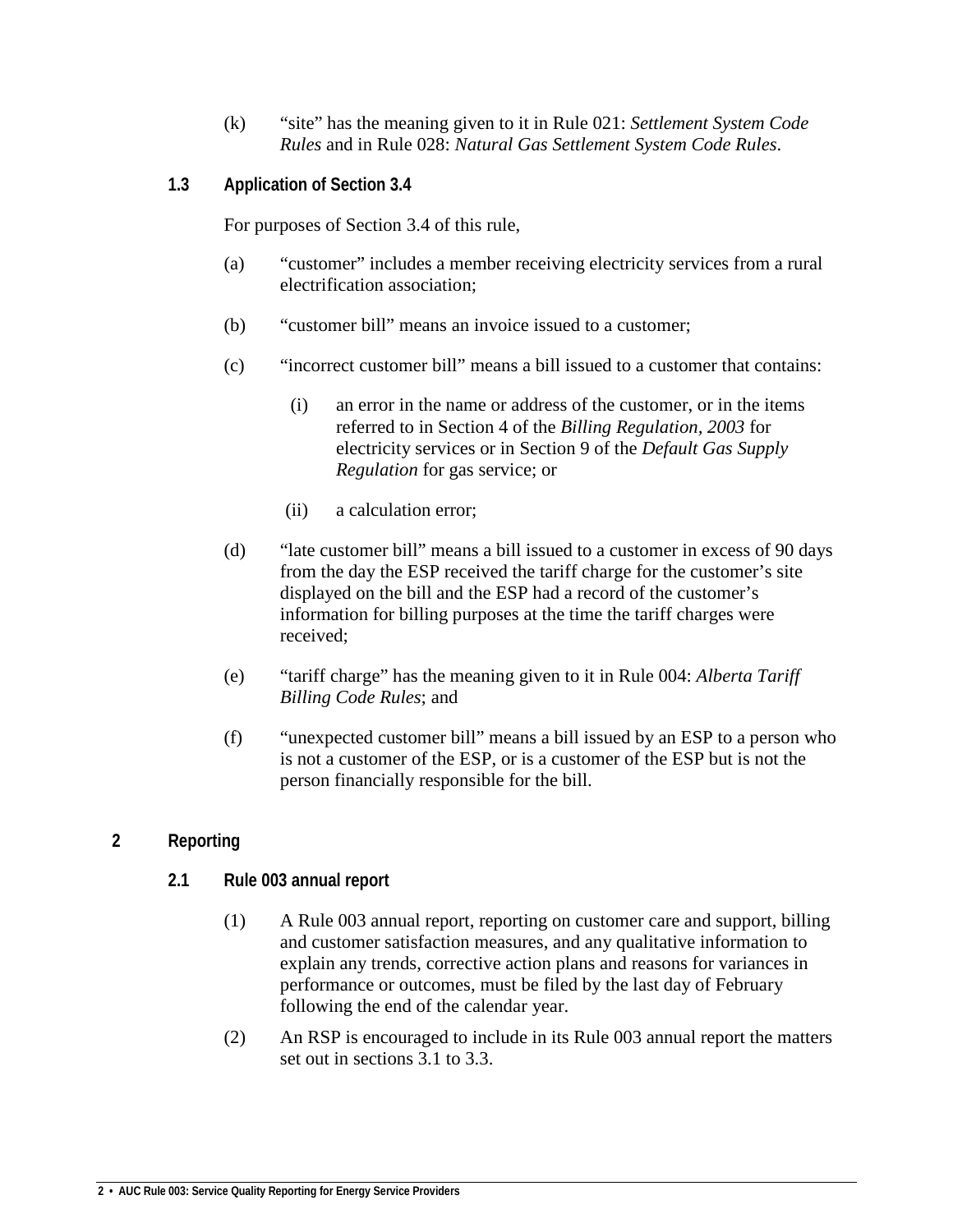#### <span id="page-4-0"></span>**2.2 Unexpected events**

When an unexpected event occurs, the RSP must, using all reasonable efforts, notify the Commission within one business day, and in any event, no later than three business days, of becoming aware of the event.

#### <span id="page-4-1"></span>**2.3 Material changes to business practices**

The RSP must notify the Commission of any proposed material change to the RSP's internal business practices that could have an impact on service quality performance to customers, and provide an explanation for the proposed change prior to implementing such a change.

#### <span id="page-4-3"></span><span id="page-4-2"></span>**3 Annual report performance categories**

#### **3.1 Customer care**

- (1) Describe the structure of your organization's customer care operations (e.g., call-centre location(s), number of staff, the various channels used to interact with customers) and provide an explanation of any statistics and seasonality.
- (2) List the top three reasons for customers contacting your organization.
- (3) Explain how your organization addresses customers' concerns (e.g., firstcall resolution process, escalation process).
- (4) Explain how your organization identifies, measures and meets its key performance indicators.

### <span id="page-4-4"></span>**3.2 Billing**

- (1) Explain how your organization:
	- (a) ensures the information in its customer accounts is accurate and complete;
	- (b) manages accounts in arrears;
	- (c) provides notice to customers of pending de-energization or disconnection;
	- (d) measures the success of its billing performance including timeliness, accuracy and completeness.
- (2) Provide the percentage of bills issued:
	- (a) by electronic means
	- (b) in paper format
- (3) Provide the percentage of customers on a budget billing plan.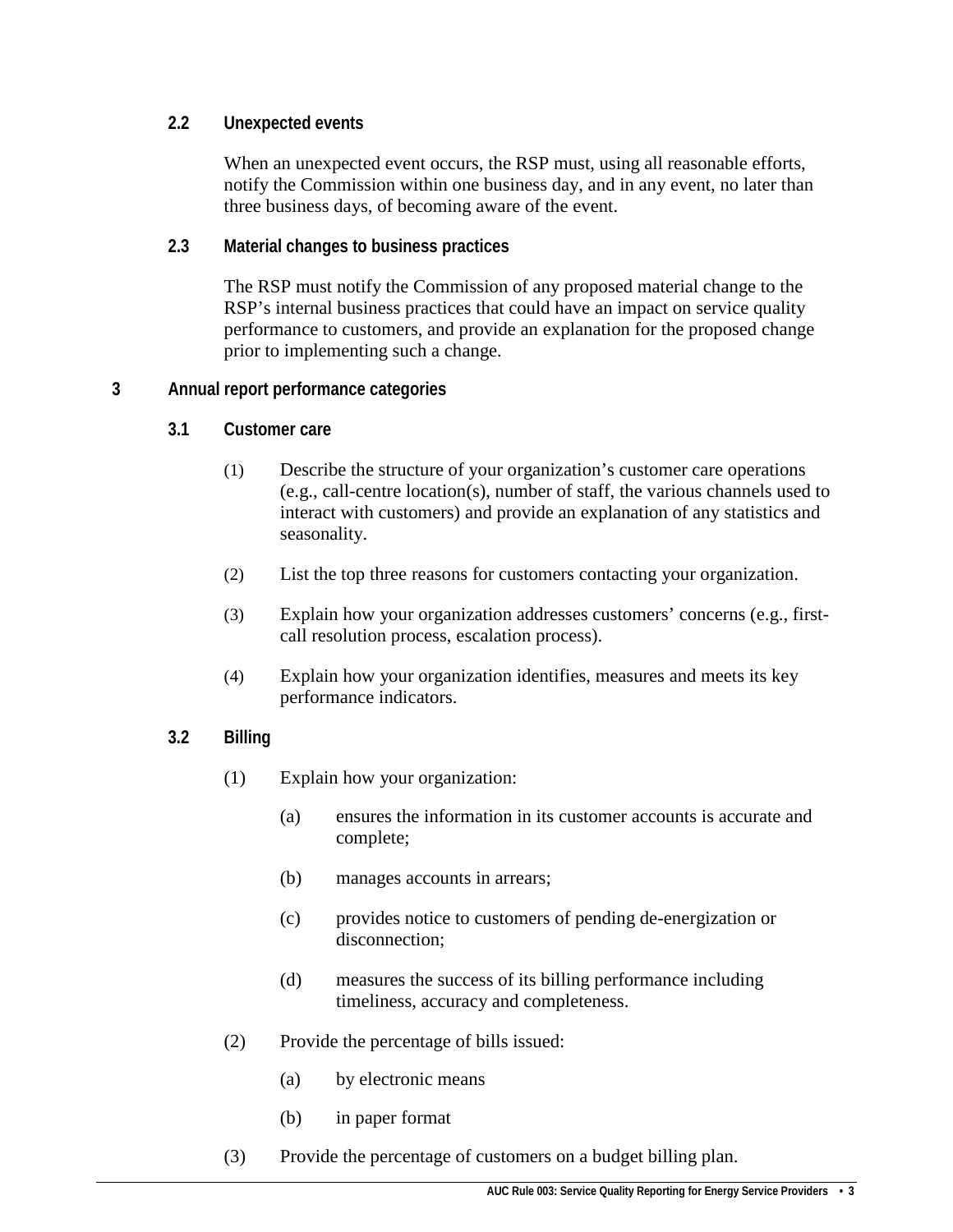#### <span id="page-5-0"></span>**3.3 Customer satisfaction measures**

Explain how your organization:

- (1) Surveys customers:
	- (a) type of survey (e.g., transaction, random)
	- (b) method of surveying (e.g., telephone, email, web)
	- (c) issues canvassed
	- (d) nature of response (e.g., ranking on a scale, yes/no, open-ended)
	- (e) frequency of survey
	- (f) number of customers surveyed
	- (g) response rate
- (2) Uses the survey results:
	- (a) to assess meeting its key performance indicators
	- (b) as feedback for customer-care personnel
	- (c) to determine changes in processes
	- (d) to modify the questions asked
- <span id="page-5-1"></span>**3.4 Billing services**
- <span id="page-5-2"></span>**Billing requirements**  $3.4.1$ 
	- (1) For the purposes of this section, the "permissible disconnection period" means a disconnection that occurs:
		- (a) during the period between April 16 to October 14 of any year for electricity services, or April 15 to October 31 of any year for gas services, and
		- (b) when the temperature will be above 0 degrees Celsius in the 24-hour period after the proposed disconnection;
	- (2) An ESP must not issue
		- (a) an incorrect customer bill;
		- (b) a late customer bill;
		- (c) an unexpected customer bill; or